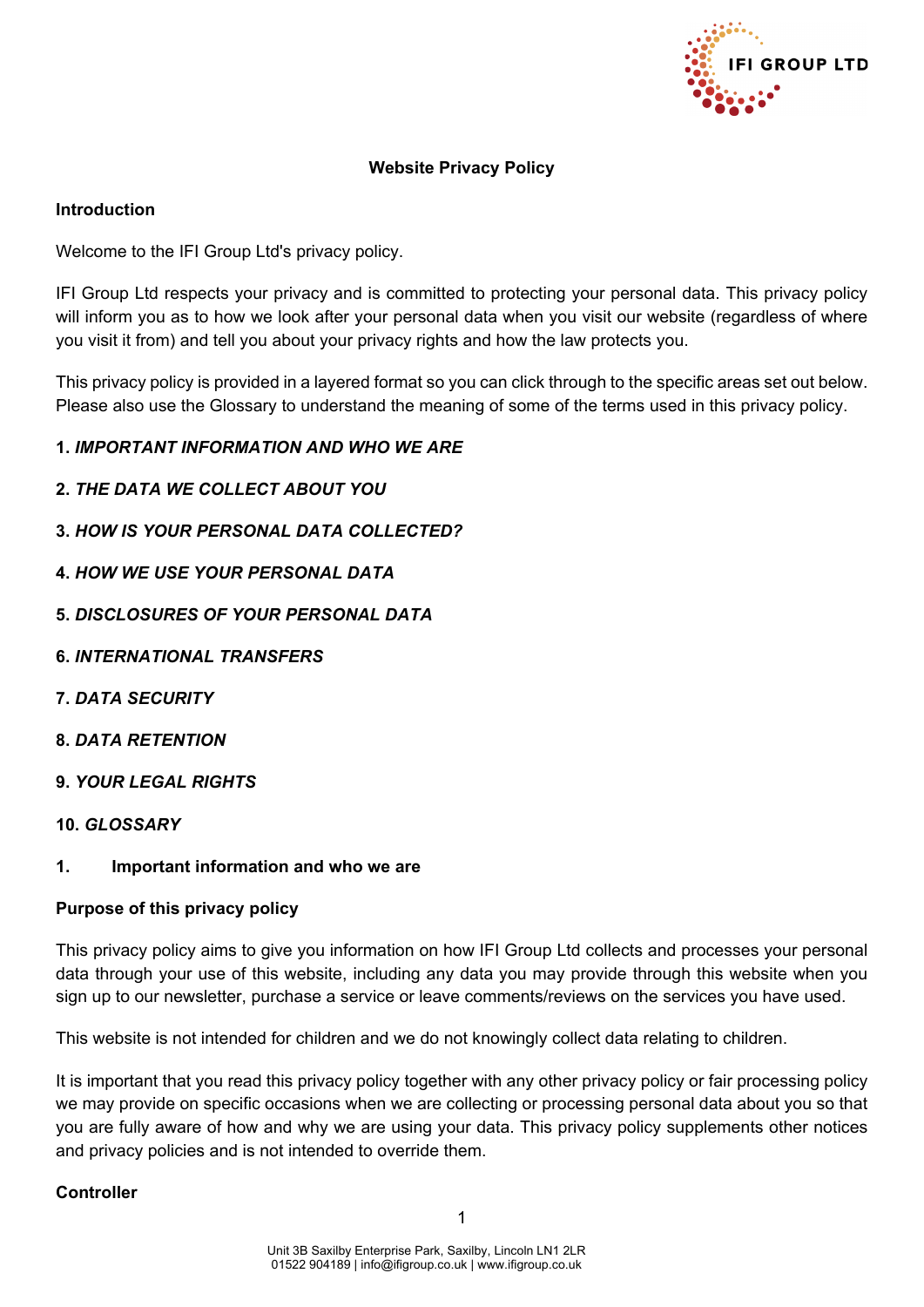

IFI Group Ltd is the controller and responsible for your personal data (collectively referred to as "IFI", "we", "us" or "our" in this privacy policy).

We have appointed a data privacy manager who is responsible for overseeing questions in relation to this privacy policy. If you have any questions about this privacy policy, please contact the data privacy manager using the details set out below.

## **Contact details**

If you have any questions about this privacy policy or our privacy practices, please contact our data privacy manager in the following ways:

Email address: info@ifigroup.co.uk

Postal address: IFI Group Ltd, Unit 3B Saxilby Enterprise Park, Saxilby, Lincoln, LN1 2LR

Telephone number: 01522 904 189

You have the right to make a complaint at any time to the Information Commissioner's Office (ICO), the UK regulator for data protection issues (www.ico.org.uk). We would, however, appreciate the chance to deal with your concerns before you approach the ICO so please contact us in the first instance.

#### **Changes to the privacy policy and your duty to inform us of changes**

We keep our privacy policy under regular review.

It is important that the personal data we hold about you is accurate and current. Please keep us informed if your personal data changes during your relationship with us.

## **Third-party links**

This website may include links to third-party websites, plug-ins and applications. Clicking on those links or enabling those connections may allow third parties to collect or share data about you. We do not control these third-party websites and are not responsible for their privacy statements. When you leave our website, we encourage you to read the privacy policy of every website you visit.

#### **2. The data we collect about you**

Personal data, or personal information, means any information about an individual from which that person can be identified. It does not include data where the identity has been removed (anonymous data).

We may collect, use, store and transfer different kinds of personal data about you which we have grouped together as follows:

- **Identity Data** includes first name, maiden name, last name, username or similar identifier, title, date of birth and gender.
- **Contact Data** includes billing address, email address and telephone numbers.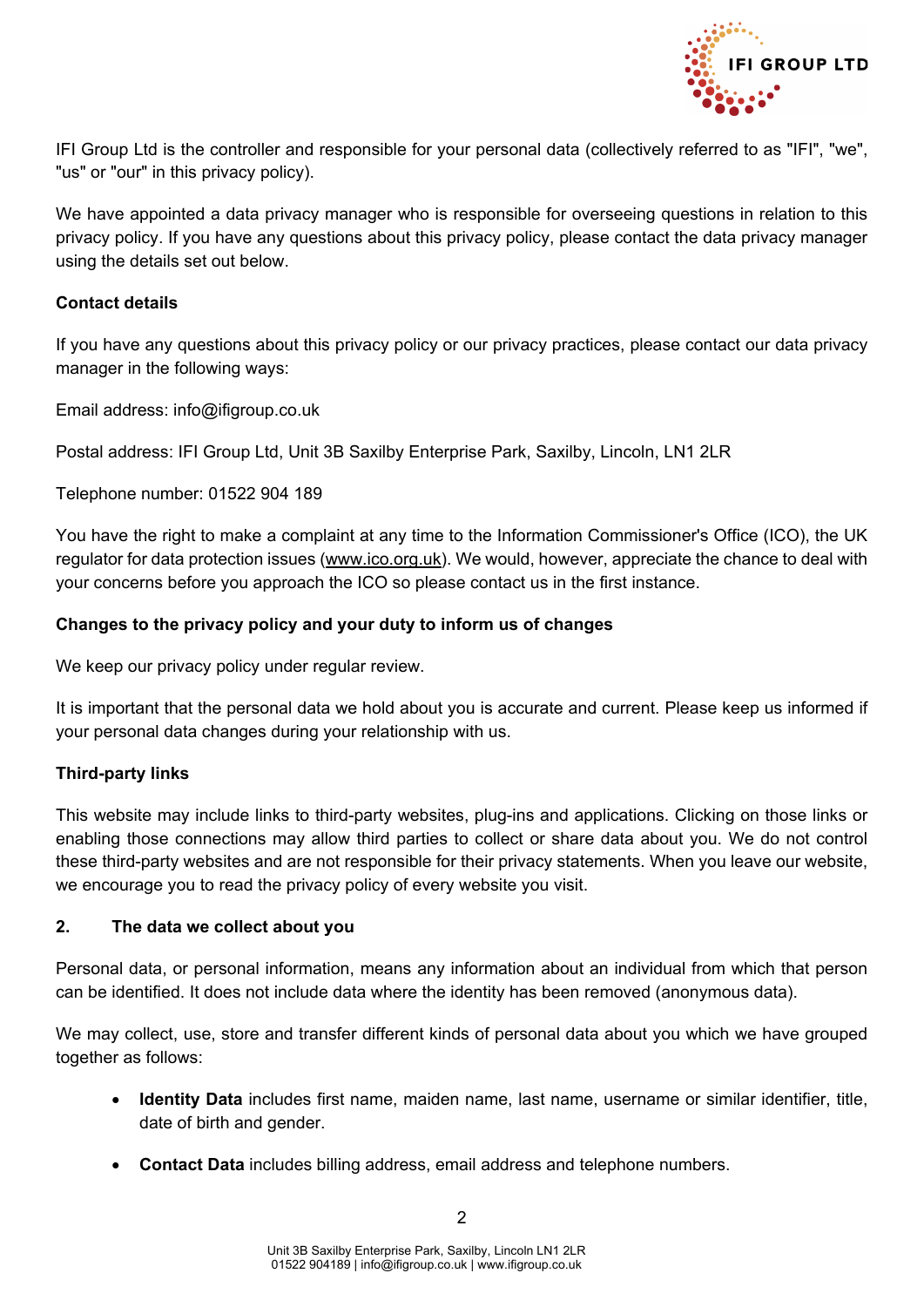

- **Financial Data** includes bank account and payment card details.
- **Transaction Data** includes details about payments to and from you and other details of products and services you have purchased from us.
- **Technical Data** includes internet protocol (IP) address, your login data, browser type and version, time zone setting and location, browser plug-in types and versions, operating system and platform, and other technology on the devices you use to access this website.
- **Profile Data** includes your username and password, purchases or orders made by you, your interests, preferences, feedback and survey responses.
- **Usage Data** includes information about how you use our website, products and services.
- **Marketing and Communications Data** includes your preferences in receiving marketing from us and our third parties and your communication preferences.

We also collect, use and share **Aggregated Data** such as statistical or demographic data for any purpose. Aggregated Data could be derived from your personal data but is not considered personal data in law as this data will **not** directly or indirectly reveal your identity. For example, we may aggregate your Usage Data to calculate the percentage of users accessing a specific website feature. However, if we combine or connect Aggregated Data with your personal data so that it can directly or indirectly identify you, we treat the combined data as personal data which will be used in accordance with this privacy policy.

We do not collect any **Special Categories of Personal Data** about you (this includes details about your race or ethnicity, religious or philosophical beliefs, sex life, sexual orientation, political opinions, trade union membership, information about your health, and genetic and biometric data). Nor do we collect any information about criminal convictions and offences.

## **If you fail to provide personal data**

Where we need to collect personal data by law, or under the terms of a contract we have with you, and you fail to provide that data when requested, we may not be able to perform the contract we have or are trying to enter into with you (for example, to provide you with services). In this case, we may have to cancel a product or service you have with us but we will notify you if this is the case at the time.

## **3. How is your personal data collected?**

We use different methods to collect data from and about you including through:

- **Direct interactions.** You may give us your Identity, Contact and Financial Data by filling in forms or by corresponding with us by post, phone, email or otherwise. This includes personal data you provide when you:
	- apply for our products or services;
	- create an account on our website;
	- subscribe to our service or publications;
	- request marketing to be sent to you;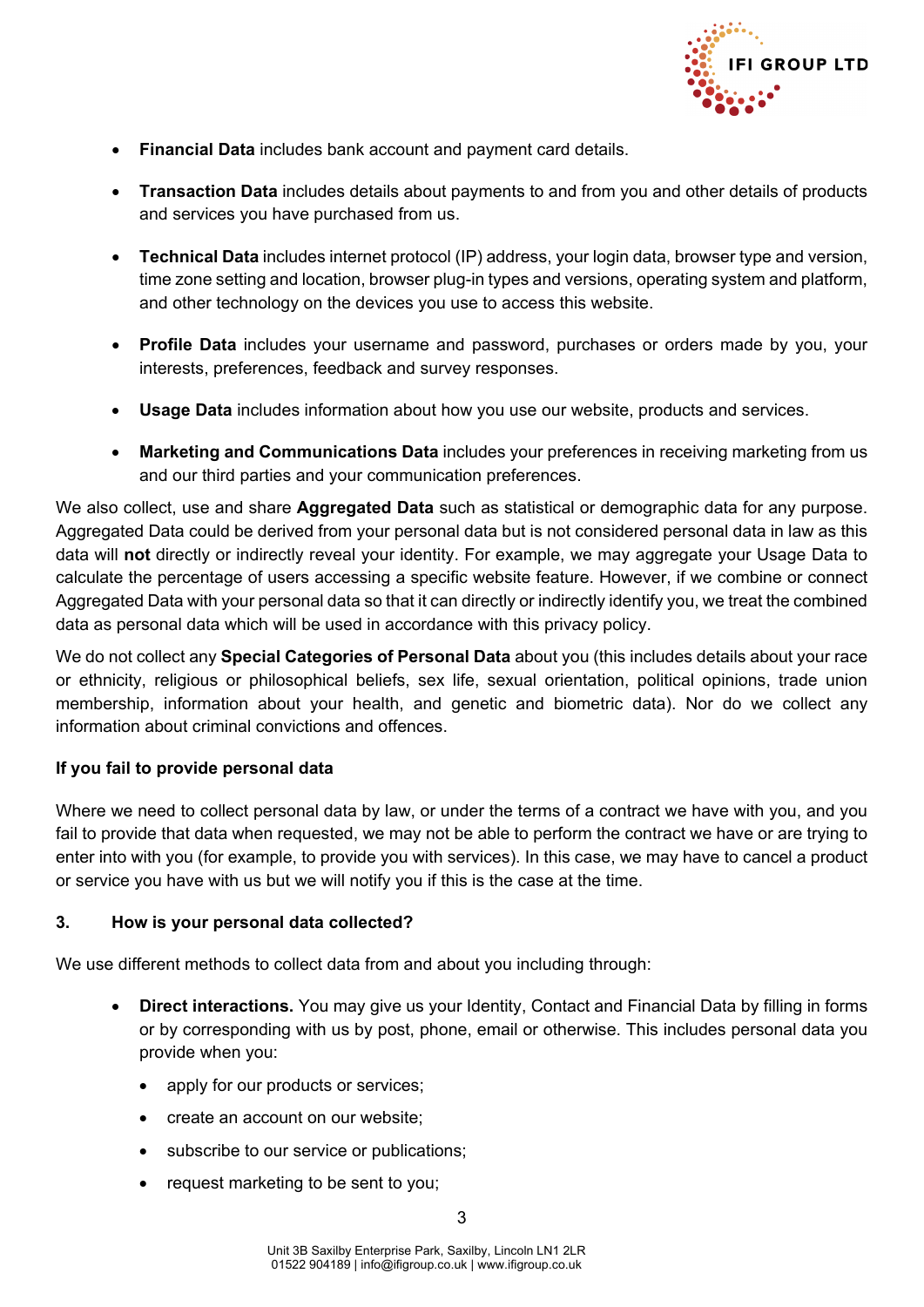

- enter a competition, promotion or survey; or
- give us feedback or contact us.
- **Automated technologies or interactions.** As you interact with our website, we will automatically collect Technical Data about your equipment, browsing actions and patterns. We collect this personal data by using cookies, server logs and other similar technologies.
- **Third parties or publicly available sources.** We will receive personal data about you from various third parties and public sources as set out below:

Technical Data from the following parties:

- (a) analytics providers such as Google based outside the UK;
- (b) advertising networks; and
- (c) search information providers.
- Contact, Financial and Transaction Data from providers of technical, payment and delivery services.
- Identity and Contact Data from publicly available sources such as Companies House and the Electoral Register based inside the UK.

#### **4. How we use your personal data**

We will only use your personal data when the law allows us to. Most commonly, we will use your personal data in the following circumstances:

- Where we need to perform the contract we are about to enter into or have entered into with you.
- Where it is necessary for our legitimate interests (or those of a third party) and your interests and fundamental rights do not override those interests.
- Where we need to comply with a legal obligation.

Generally, we do not rely on consent as a legal basis for processing your personal data although we will get your consent before sending third party direct marketing communications to you via email or text message. You have the right to withdraw consent to marketing at any time by contacting us.

## **Purposes for which we will use your personal data**

We have set out below, in a table format, a description of all the ways we plan to use your personal data, and which of the legal bases we rely on to do so. We have also identified what our legitimate interests are where appropriate.

Note that we may process your personal data for more than one lawful ground depending on the specific purpose for which we are using your data. Please contact us if you need details about the specific legal ground we are relying on to process your personal data where more than one ground has been set out in the table below.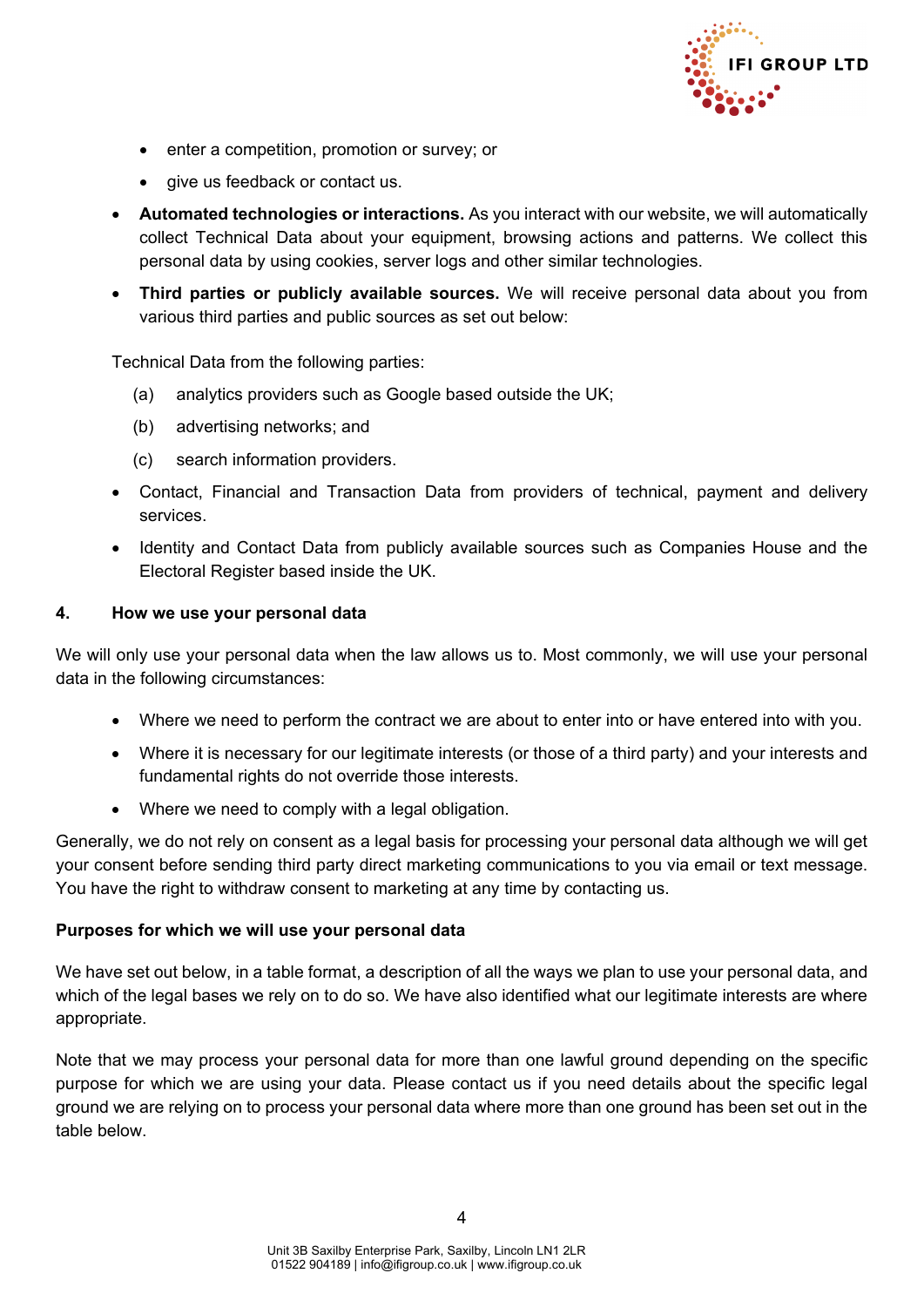

| <b>Purpose/Activity</b>                                                                                                                                                                                  | Type of data                                                                                                           | Lawful basis for processing including<br>basis of legitimate interest                                                                                                                                                                                                                                       |
|----------------------------------------------------------------------------------------------------------------------------------------------------------------------------------------------------------|------------------------------------------------------------------------------------------------------------------------|-------------------------------------------------------------------------------------------------------------------------------------------------------------------------------------------------------------------------------------------------------------------------------------------------------------|
| register<br>To<br>you<br>as<br>a<br>new<br>customer                                                                                                                                                      | (a) Identity<br>(b) Contact                                                                                            | Performance of a contract with you                                                                                                                                                                                                                                                                          |
| To process and deliver your order<br>including:<br>(a) Manage payments, fees and<br>charges<br>(b) Collect and recover money<br>owed to us<br>To manage our relationship with<br>you which will include: | (a) Identity<br>(b) Contact<br>(c) Financial<br>(d) Transaction<br>(e) Marketing and<br>Communications<br>(a) Identity | (a) Performance of a contract with you<br>(b) Necessary for our legitimate interests<br>(to recover debts due to us)<br>(a) Performance of a contract with you                                                                                                                                              |
| (a) Notifying you about changes<br>to our terms or privacy policy<br>(b) Asking you to leave a review<br>or take a survey                                                                                | (b) Contact<br>(c) Profile<br>(d) Marketing and<br>Communications                                                      | (b) Necessary to comply with a legal<br>obligation<br>(c) Necessary for our legitimate interests<br>(to keep our records updated and to study<br>customers<br>how<br>use<br>our<br>products/services)                                                                                                       |
| To enable you to partake in a<br>prize<br>competition<br>draw,<br>or<br>complete a survey                                                                                                                | (a) Identity<br>(b) Contact<br>(c) Profile<br>(d) Usage<br>(e) Marketing and<br>Communications                         | (a) Performance of a contract with you<br>(b) Necessary for our legitimate interests<br>study how<br>customers<br>(to<br>use<br>our<br>products/services, to develop them and<br>grow our business)                                                                                                         |
| To administer and protect our<br>business<br>this<br>website<br>and<br>troubleshooting, data<br>(including<br>testing,<br>analysis,<br>system<br>maintenance, support, reporting<br>and hosting of data) | (a) Identity<br>(b) Contact<br>(c) Technical                                                                           | (a) Necessary for our legitimate interests<br>(for running our business, provision of<br>administration and IT services, network<br>security, to prevent fraud and in the<br>context of a business reorganisation or<br>group restructuring exercise)<br>(b) Necessary to comply with a legal<br>obligation |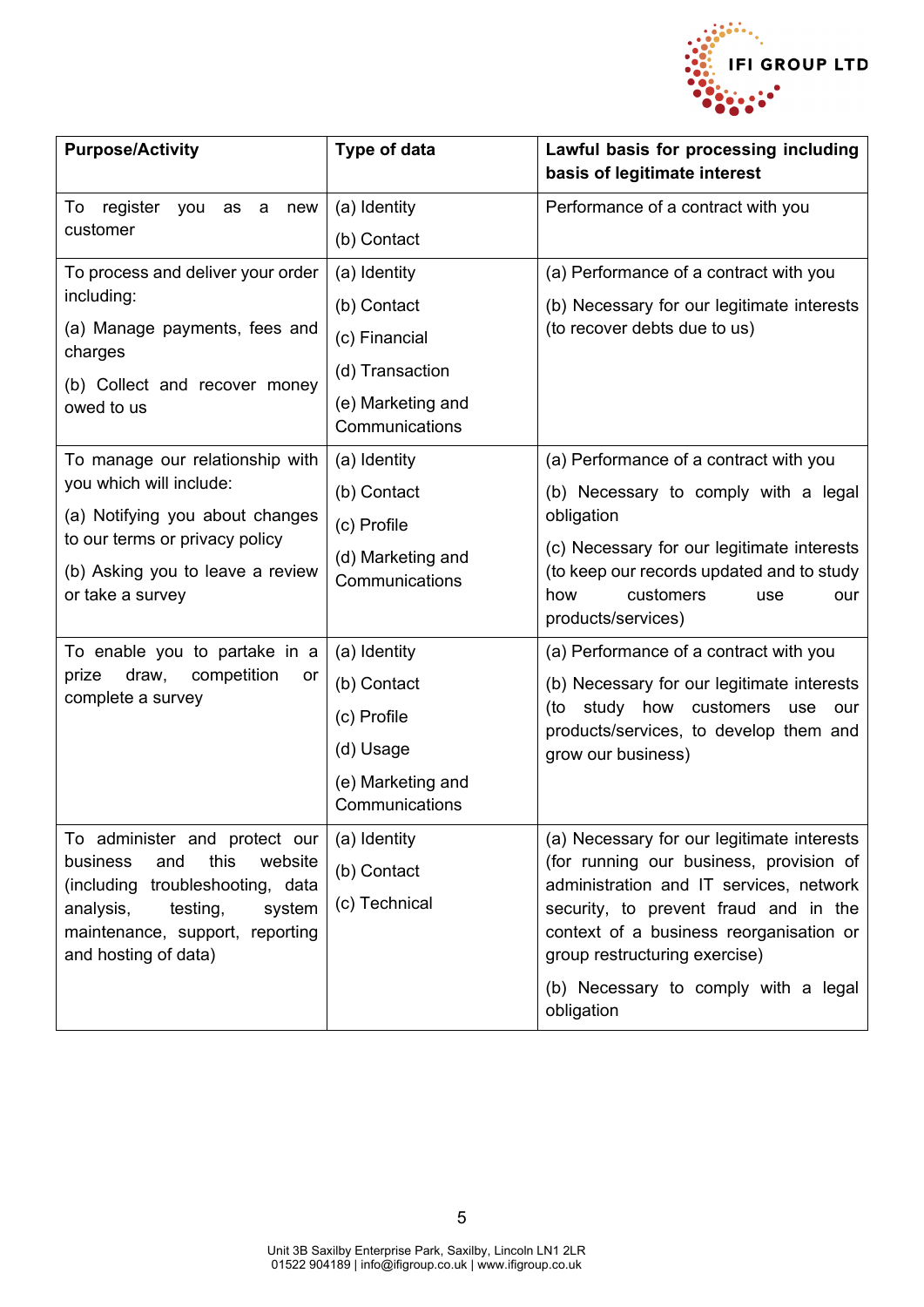

| website<br>To<br>deliver<br>relevant<br>content and advertisements to<br>you and measure or understand<br>effectiveness<br>of<br>the<br>the<br>advertising we serve to you | (a) Identity<br>(b) Contact<br>(c) Profile<br>(d) Usage<br>(e) Marketing and<br>Communications<br>(f) Technical | Necessary for our legitimate interests (to<br>study<br>how<br>customers<br>use<br>our<br>products/services, to develop them, to<br>grow our business and to inform our<br>marketing strategy)                           |
|----------------------------------------------------------------------------------------------------------------------------------------------------------------------------|-----------------------------------------------------------------------------------------------------------------|-------------------------------------------------------------------------------------------------------------------------------------------------------------------------------------------------------------------------|
| To use data analytics to improve<br>our website, products/services,<br>marketing, customer relationships<br>and experiences                                                | (a) Technical<br>(b) Usage                                                                                      | Necessary for our legitimate interests (to<br>define types of customers for our products<br>and services, to keep our website updated<br>and relevant, to develop our business and<br>to inform our marketing strategy) |
| make<br>suggestions<br>To<br>and<br>recommendations to you about<br>services that may be of interest to<br>you                                                             | (a) Identity<br>(b) Contact<br>(c) Technical<br>(d) Usage<br>(e) Profile<br>(f) Marketing and<br>Communications | Necessary for our legitimate interests (to<br>develop our products/services and grow<br>our business)                                                                                                                   |

# **Marketing**

We strive to provide you with choices regarding certain personal data uses, particularly around marketing and advertising.

## **Promotional offers from us**

We may use your Identity, Contact, Technical, Usage and Profile Data to form a view on what we think you may want or need, or what may be of interest to you. This is how we decide which products, services and offers may be relevant for you (we call this marketing).

You will receive marketing communications from us if you have requested information from us or purchased services from us and you have not opted out of receiving that marketing.

## **Third-party marketing**

We will get your express opt-in consent before we share your personal data with any third party for marketing purposes.

## **Opting out**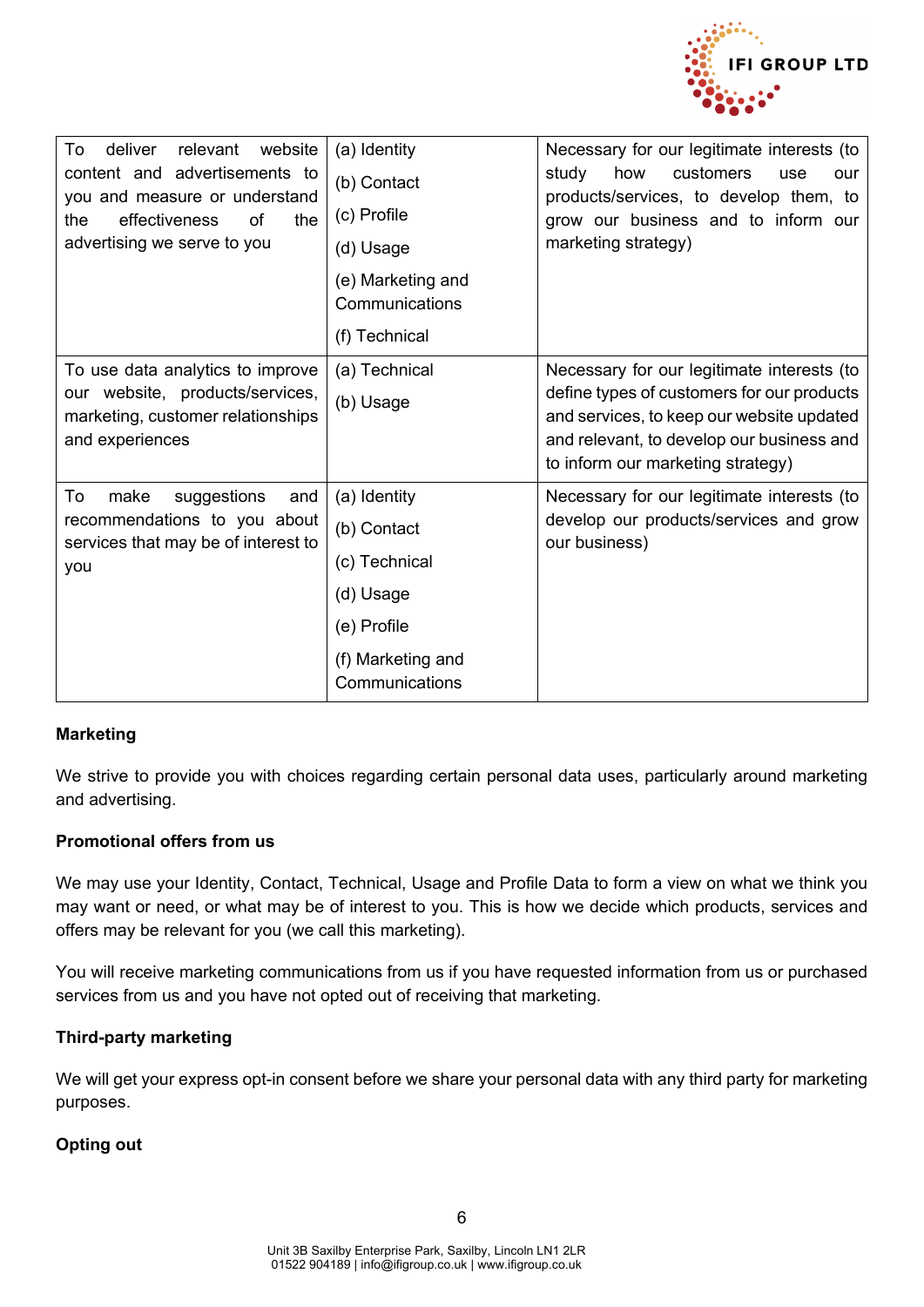

You can ask us or third parties to stop sending you marketing messages at any time by logging into the website and checking or unchecking relevant boxes to adjust your marketing preferences, or by following the opt-out links on any marketing message sent to you, or by contacting us at any time.

Where you opt out of receiving these marketing messages, this will not apply to personal data provided to us as a result of a service purchase.

## **Cookies**

You can set your browser to refuse all or some browser cookies, or to alert you when websites set or access cookies. If you disable or refuse cookies, please note that some parts of this website may become inaccessible or not function properly.

## **Change of purpose**

We will only use your personal data for the purposes for which we collected it, unless we reasonably consider that we need to use it for another reason and that reason is compatible with the original purpose. If you wish to get an explanation as to how the processing for the new purpose is compatible with the original purpose, please contact us.

If we need to use your personal data for an unrelated purpose, we will notify you and we will explain the legal basis which allows us to do so.

Please note that we may process your personal data without your knowledge or consent, in compliance with the above rules, where this is required or permitted by law.

## **5. Disclosures of your personal data**

We may share your personal data with the parties set out below for the purposes set out in the table *Purposes for which we will use your personal data* above.

- Internal Third Parties as set out in the *Glossary*.
- External Third Parties as set out in the *Glossary*.
- Third parties to whom we may choose to sell, transfer or merge parts of our business or our assets. Alternatively, we may seek to acquire other businesses or merge with them. If a change happens to our business, then the new owners may use your personal data in the same way as set out in this privacy policy.

We require all third parties to respect the security of your personal data and to treat it in accordance with the law. We do not allow our third-party service providers to use your personal data for their own purposes and only permit them to process your personal data for specified purposes and in accordance with our instructions.

#### **6. International transfers**

We do not transfer your personal data outside the UK.

## **7. Data security**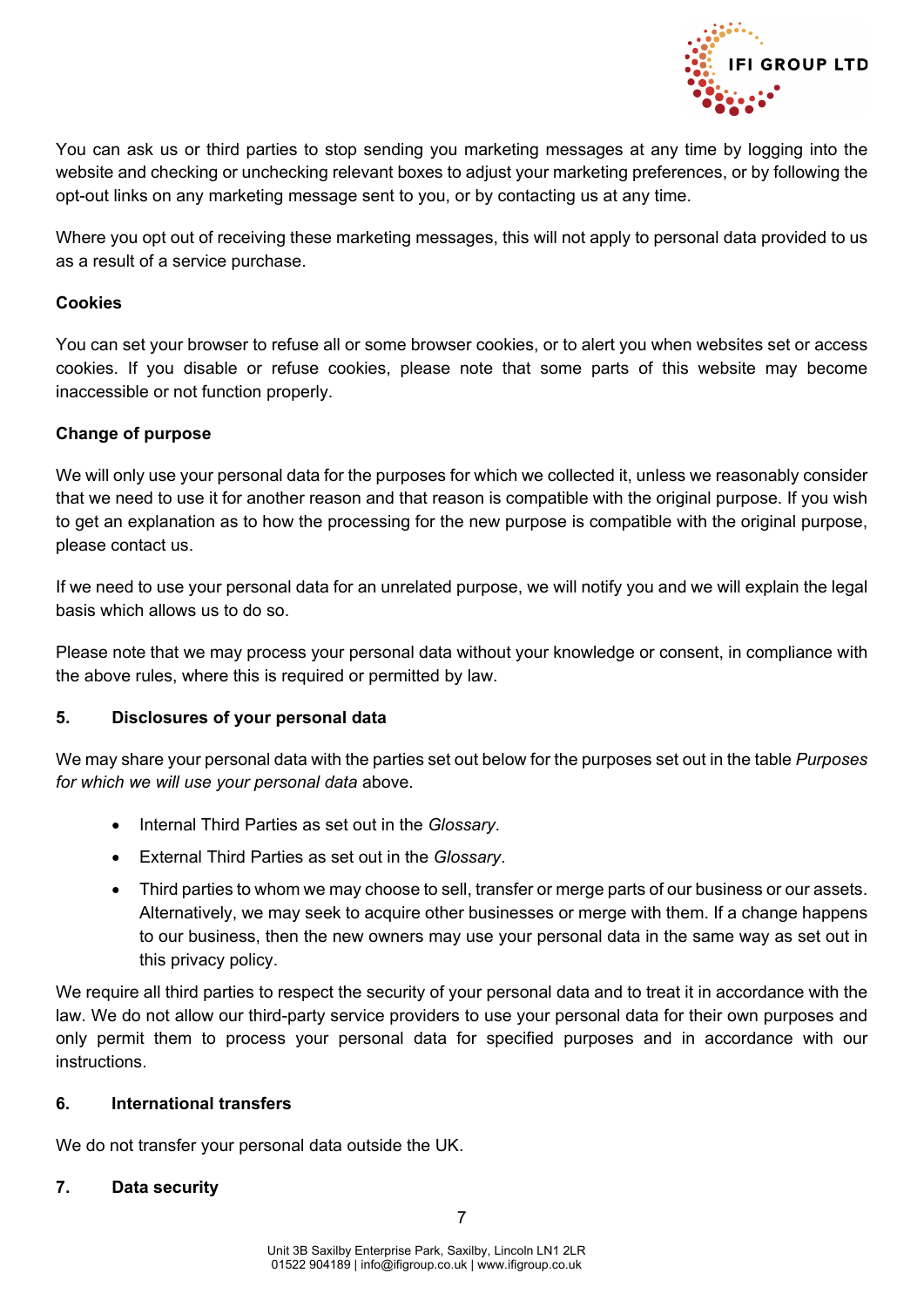

We have put in place appropriate security measures to prevent your personal data from being accidentally lost, used or accessed in an unauthorised way, altered or disclosed. In addition, we limit access to your personal data to those employees, agents, contractors and other third parties who have a business need to know. They will only process your personal data on our instructions, and they are subject to a duty of confidentiality.

We have put in place procedures to deal with any suspected personal data breach and will notify you and any applicable regulator of a breach where we are legally required to do so.

## **8. Data retention**

## **How long will you use my personal data for?**

We will only retain your personal data for as long as reasonably necessary to fulfil the purposes we collected it for, including for the purposes of satisfying any legal, regulatory, tax, accounting or reporting requirements. We may retain your personal data for a longer period in the event of a complaint or if we reasonably believe there is a prospect of litigation in respect to our relationship with you.

To determine the appropriate retention period for personal data, we consider the amount, nature and sensitivity of the personal data, the potential risk of harm from unauthorised use or disclosure of your personal data, the purposes for which we process your personal data and whether we can achieve those purposes through other means, and the applicable legal, regulatory, tax, accounting or other requirements.

By law we have to keep basic information about our customers (including Contact, Identity, Financial and Transaction Data) for [six] years after they cease being customers for tax purposes.

In some circumstances you can ask us to delete your data: see *your legal rights* below for further information.

In some circumstances we will anonymise your personal data (so that it can no longer be associated with you) for research or statistical purposes, in which case we may use this information indefinitely without further notice to you.

## **9. Your legal rights**

Under certain circumstances, you have rights under data protection laws in relation to your personal data. Please click on the links below to find out more about these rights:

- *Request access to your personal data*.
- *Request correction of your personal data*.
- *Request erasure of your personal data*.
- *Object to processing of your personal data*.
- *Request restriction of processing your personal data*.
- *Request transfer of your personal data*.
- *Right to withdraw consent*.

If you wish to exercise any of the rights set out above, please contact us.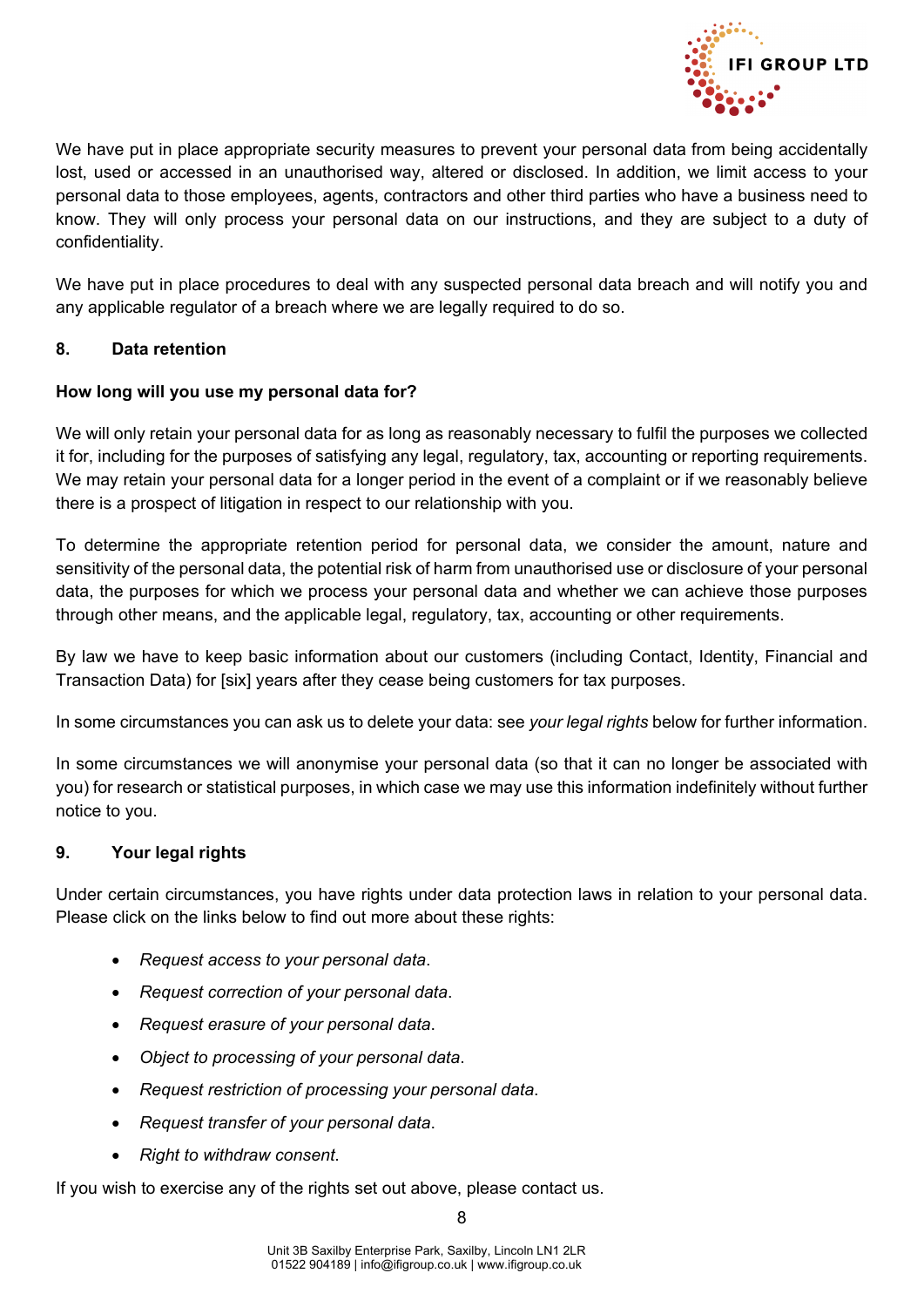

## **No fee usually required**

You will not have to pay a fee to access your personal data (or to exercise any of the other rights). However, we may charge a reasonable fee if your request is clearly unfounded, repetitive or excessive. Alternatively, we could refuse to comply with your request in these circumstances.

#### **What we may need from you**

We may need to request specific information from you to help us confirm your identity and ensure your right to access your personal data (or to exercise any of your other rights). This is a security measure to ensure that personal data is not disclosed to any person who has no right to receive it. We may also contact you to ask you for further information in relation to your request to speed up our response.

#### **Time limit to respond**

We try to respond to all legitimate requests within one month. Occasionally it could take us longer than a month if your request is particularly complex or you have made a number of requests. In this case, we will notify you and keep you updated.

#### **10. Glossary**

## **LAWFUL BASIS**

**Legitimate Interest** means the interest of our business in conducting and managing our business to enable us to give you the best service/product and the best and most secure experience. We make sure we consider and balance any potential impact on you (both positive and negative) and your rights before we process your personal data for our legitimate interests. We do not use your personal data for activities where our interests are overridden by the impact on you (unless we have your consent or are otherwise required or permitted to by law). You can obtain further information about how we assess our legitimate interests against any potential impact on you in respect of specific activities by contacting us.

**Performance of Contract** means processing your data where it is necessary for the performance of a contract to which you are a party or to take steps at your request before entering into such a contract.

**Comply with a legal obligation** means processing your personal data where it is necessary for compliance with a legal obligation that we are subject to.

## **THIRD PARTIES**

## **Internal Third Parties**

IFI Group Ltd, Independent Fire Inspections Ltd, Independent Fire Training Ltd, Independent Fire Engineering Ltd, Independent Fire Consultants Ltd.

## **External Third Parties**

• Service providers based in the United Kingdom who provide IT and system administration services.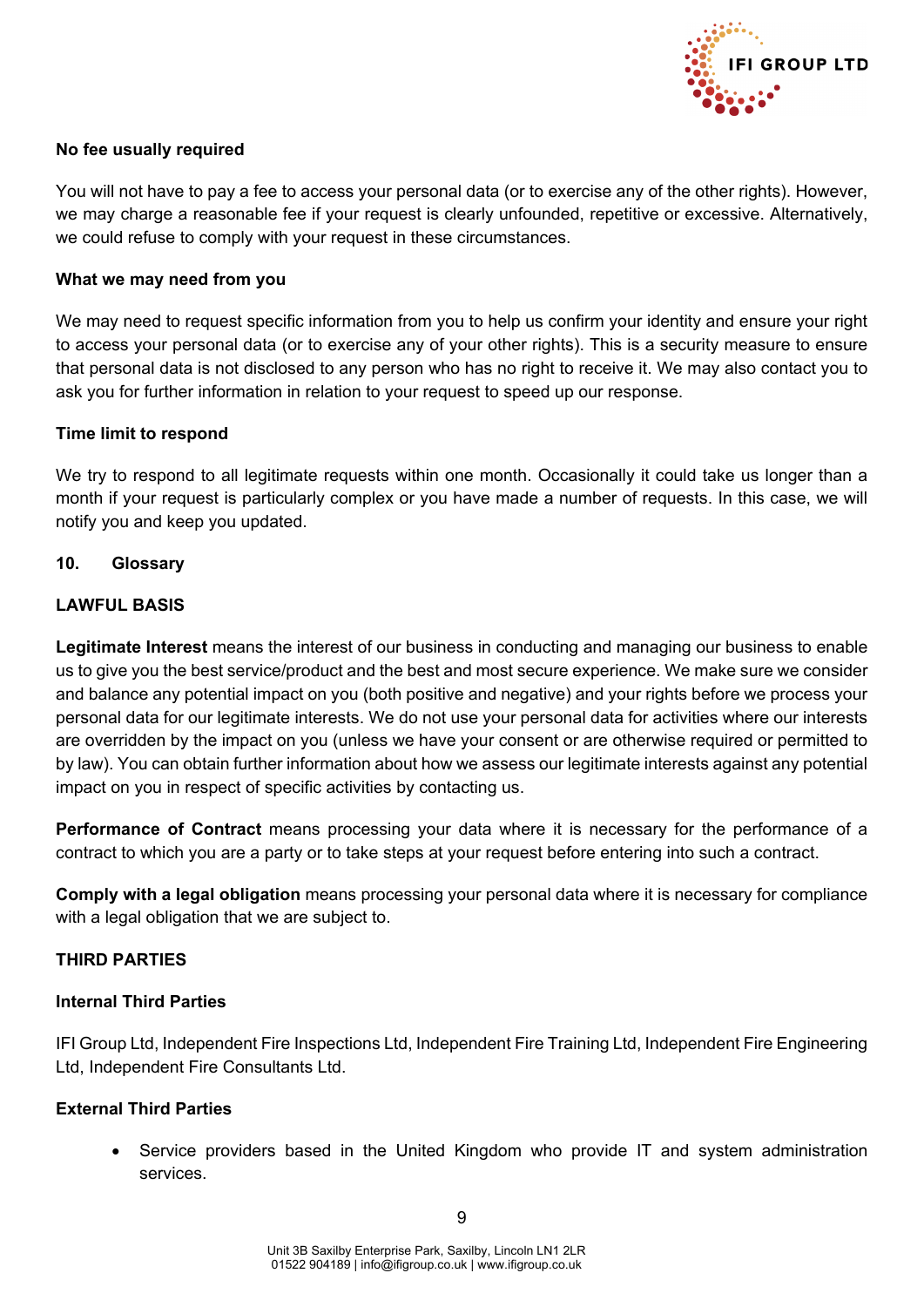

- Professional advisers including lawyers, bankers, auditors and insurers who provide consultancy, banking, legal, insurance and accounting services.
- HM Revenue & Customs, regulators and other authorities based in the United Kingdom who require reporting of processing activities in certain circumstance].

# **YOUR LEGAL RIGHTS**

You have the right to:

**Request access** to your personal data (commonly known as a "data subject access request"). This enables you to receive a copy of the personal data we hold about you and to check that we are lawfully processing it.

**Request correction** of the personal data that we hold about you. This enables you to have any incomplete or inaccurate data we hold about you corrected, though we may need to verify the accuracy of the new data you provide to us.

**Request erasure** of your personal data. This enables you to ask us to delete or remove personal data where there is no good reason for us continuing to process it. You also have the right to ask us to delete or remove your personal data where you have successfully exercised your right to object to processing (see below), where we may have processed your information unlawfully or where we are required to erase your personal data to comply with local law. Note, however, that we may not always be able to comply with your request of erasure for specific legal reasons which will be notified to you, if applicable, at the time of your request.

**Object to processing** of your personal data where we are relying on a legitimate interest (or those of a third party) and there is something about your particular situation which makes you want to object to processing on this ground as you feel it impacts on your fundamental rights and freedoms. You also have the right to object where we are processing your personal data for direct marketing purposes. In some cases, we may demonstrate that we have compelling legitimate grounds to process your information which override your rights and freedoms.

**Request restriction of processing** of your personal data. This enables you to ask us to suspend the processing of your personal data in the following scenarios:

- If you want us to establish the data's accuracy.
- Where our use of the data is unlawful but you do not want us to erase it.
- Where you need us to hold the data even if we no longer require it as you need it to establish, exercise or defend legal claims.
- You have objected to our use of your data but we need to verify whether we have overriding legitimate grounds to use it.

**Request the transfer** of your personal data to you or to a third party. We will provide to you, or a third party you have chosen, your personal data in a structured, commonly used, machine-readable format. Note that this right only applies to automated information which you initially provided consent for us to use or where we used the information to perform a contract with you.